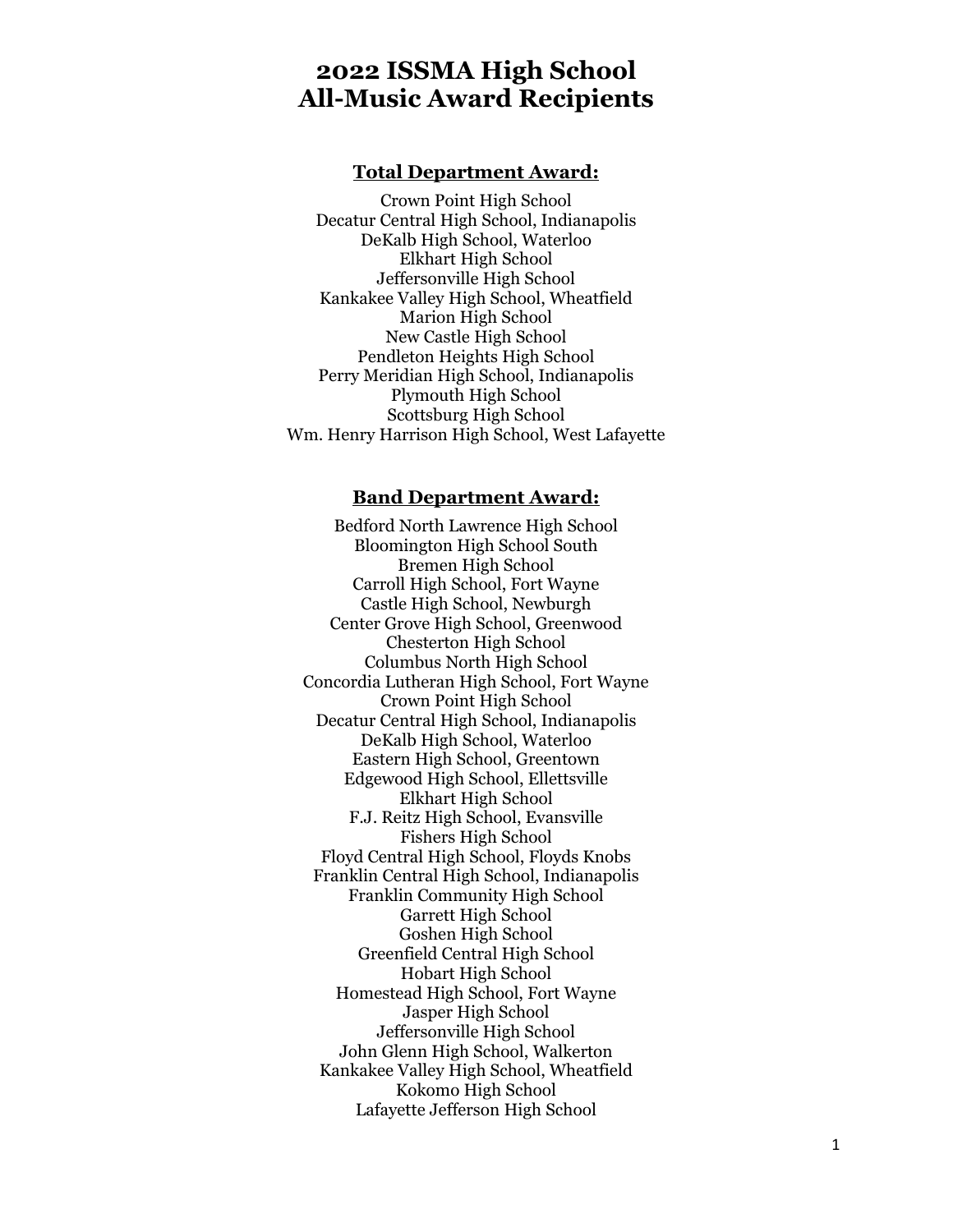# **2022 ISSMA High School All-Music Award Recipients**

### **Band Department Award (continued):**

Lake Central High School, St. John LaPorte High School Lewis Cass High School, Walton Lowell High School Marion High School McCutcheon High School, Lafayette Mishawaka High School Monrovia High School Mt. Vernon High School, Fortville New Castle High School New Prairie High School, New Carlisle Noblesville High School Northview High School, Brazil Owen Valley High School, Spencer Pendleton Heights High School Perry Meridian High School, Indianapolis Pike High School, Indianapolis Plymouth High School Portage High School Princeton Community High School Scottsburg High School Silver Creek High School, Sellersburg Southport High School, Indianapolis Taylor High School, Kokomo Terre Haute South Vigo High School Tipton High School Triton Central High School, Fairland Triton Jr./Sr. High School, Bourbon Twin Lakes High School, Monticello Whiteland Community High School Wm. Henry Harrison High School, West Lafayette Zionsville High School